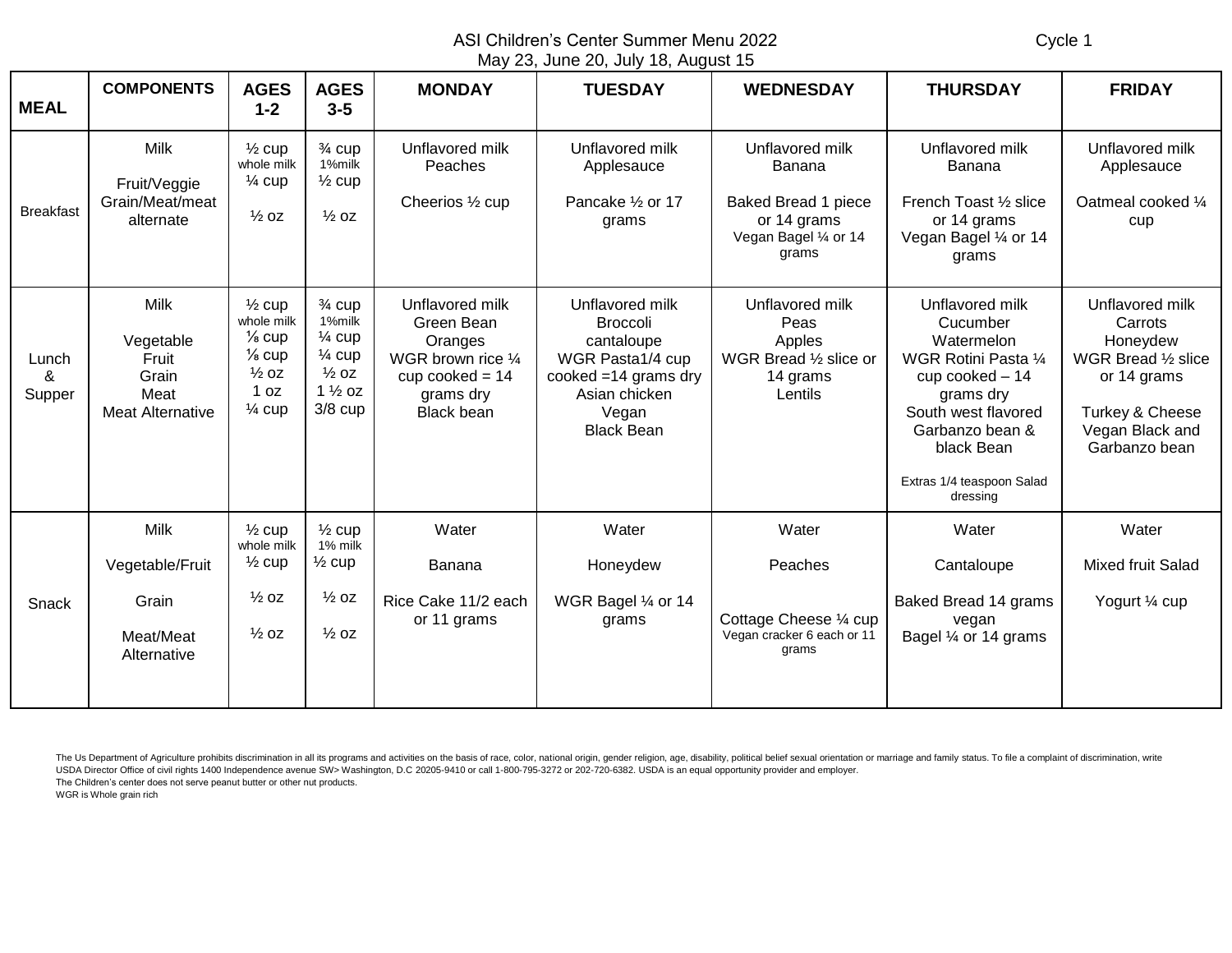## ASI Children's Center Summer Menu 2022 Cycle 2 May 30, June 27, July 25, August 22

| <b>MEAL</b>          | <b>COMPONENTS</b>                                                         | <b>AGES</b><br>$1 - 2$                                                                                                     | <b>AGES</b><br>$3 - 5$                                                                                                        | <b>MONDAY</b>                                                                                                                           | <b>TUESDAY</b>                                                                                             | <b>WEDNESDAY</b>                                                                                                       | <b>THURSDAY</b>                                                                                                                                                    | <b>FRIDAY</b>                                                                                                                                                         |
|----------------------|---------------------------------------------------------------------------|----------------------------------------------------------------------------------------------------------------------------|-------------------------------------------------------------------------------------------------------------------------------|-----------------------------------------------------------------------------------------------------------------------------------------|------------------------------------------------------------------------------------------------------------|------------------------------------------------------------------------------------------------------------------------|--------------------------------------------------------------------------------------------------------------------------------------------------------------------|-----------------------------------------------------------------------------------------------------------------------------------------------------------------------|
| <b>Breakfast</b>     | Milk<br>Fruit/Veggie<br>Grain/Meat/<br><b>Meat Alternate</b>              | $\frac{1}{2}$ cup<br>whole milk<br>$\frac{1}{4}$ cup<br>$\frac{1}{2}$ OZ                                                   | $\frac{3}{4}$ cup<br>1% milk<br>$\frac{1}{2}$ cup<br>$\frac{1}{2}$ OZ                                                         | Unflavored milk<br>Pears<br>Cheerios 1/2 cup                                                                                            | Unflavored milk<br>Applesauce<br>Bagel 1/4 slice or 14<br>grams                                            | Unflavored milk<br>Banana<br><b>Baked Bread 1 piece</b><br>or 14 grams<br>Vegan Bagel 1/4 or 14<br>grams               | Unflavored milk<br>Peaches<br>Cottage cheese<br>vegan bagel 1/4 or 14<br>grams                                                                                     | Unflavored milk<br>Applesauce<br>Oatmeal cooked 1/4<br>cup                                                                                                            |
| Lunch<br>&<br>Supper | <b>Milk</b><br>Vegetable<br>Fruit<br>Grain<br>Meat<br>Meat<br>Alternative | $\frac{1}{2}$ cup<br>whole milk<br>$\frac{1}{8}$ cup<br>$\frac{1}{8}$ cup<br>$\frac{1}{2}$ OZ<br>1 oz<br>$\frac{1}{4}$ cup | $\frac{3}{4}$ cup<br>1% milk<br>$\frac{1}{4}$ cup<br>$\frac{1}{4}$ cup<br>$\frac{1}{2}$ OZ<br>$1\frac{1}{2}$ oz<br>3/8<br>cup | Unflavored milk<br>Green peas<br>Melon<br>WGR brown rice<br>$\frac{1}{4}$ cup cooked = 14<br>grams dry<br>Egg<br>Vegan Garbanzo<br>bean | Unflavored milk<br>Green Bean<br>Pears<br><b>WGR Corn Bread1</b><br>piece or 14 grams<br><b>Black Bean</b> | Unflavored milk<br>Corn<br>Cantaloupe<br><b>WGR Pasta</b><br>1⁄4 cup or 14 grams<br><b>Black Bean</b><br>Garbanzo Bean | Unflavored milk<br><b>Tomato Sauce</b><br>Honeydew<br><b>WGR Spaghetti</b><br>Pasta 1/4 cup cooked<br>$= 14$ grams dry<br><b>Ground Turkey</b><br>Vegan Black Bean | Unflavored milk<br>Carrots<br>Apples<br>WGR Bread 1/2<br>slice or 14 grams<br><b>Hardboiled Egg</b><br>salad<br>Vegan Black bean<br>Extras 1/4 teaspoon<br>Mayonnaise |
| Snack                | <b>Milk</b><br>Vegetable/Fruit<br>Grain<br>Meat/Meat<br>Alternative       | $\frac{1}{2}$ cup<br>whole milk<br>$\frac{1}{2}$ cup<br>$\frac{1}{2}$ OZ<br>$\frac{1}{2}$ OZ                               | $\frac{1}{2}$ cup<br>1% milk<br>$\frac{1}{2}$ cup<br>$\frac{1}{2}$ oz<br>$\frac{1}{2}$ OZ                                     | Water<br>Oranges<br><b>Graham Cracker 1</b><br>each or 14 grams                                                                         | Water<br>Apple<br>Yogurt 1/4 cup<br>Vegan WGR rice cake                                                    | Water<br>Cucumber<br><b>WGR Rice cracker</b><br>11/2 or 11 grams                                                       | Water<br>Apples<br><b>Baked Bread I piece</b><br>or 14 grams<br>vegan bagel 1/4 or 14<br>grams                                                                     | Water<br>Fruit salad<br><b>WGR</b><br>Cracker 6 each or<br>11 grams                                                                                                   |

The Us Department of Agriculture prohibits discrimination in all its programs and activities on the basis of race, color, national origin, gender religion, age, disability, political belief sexual orientation or marriage a USDA Director Office of civil rights 1400 Independence avenue SW> Washington, D.C 20205-9410 or call 1-800-795-3272 or 202-720-6382. USDA is an equal opportunity provider and employer.

The Children's center does not serve peanut butter or other nut products.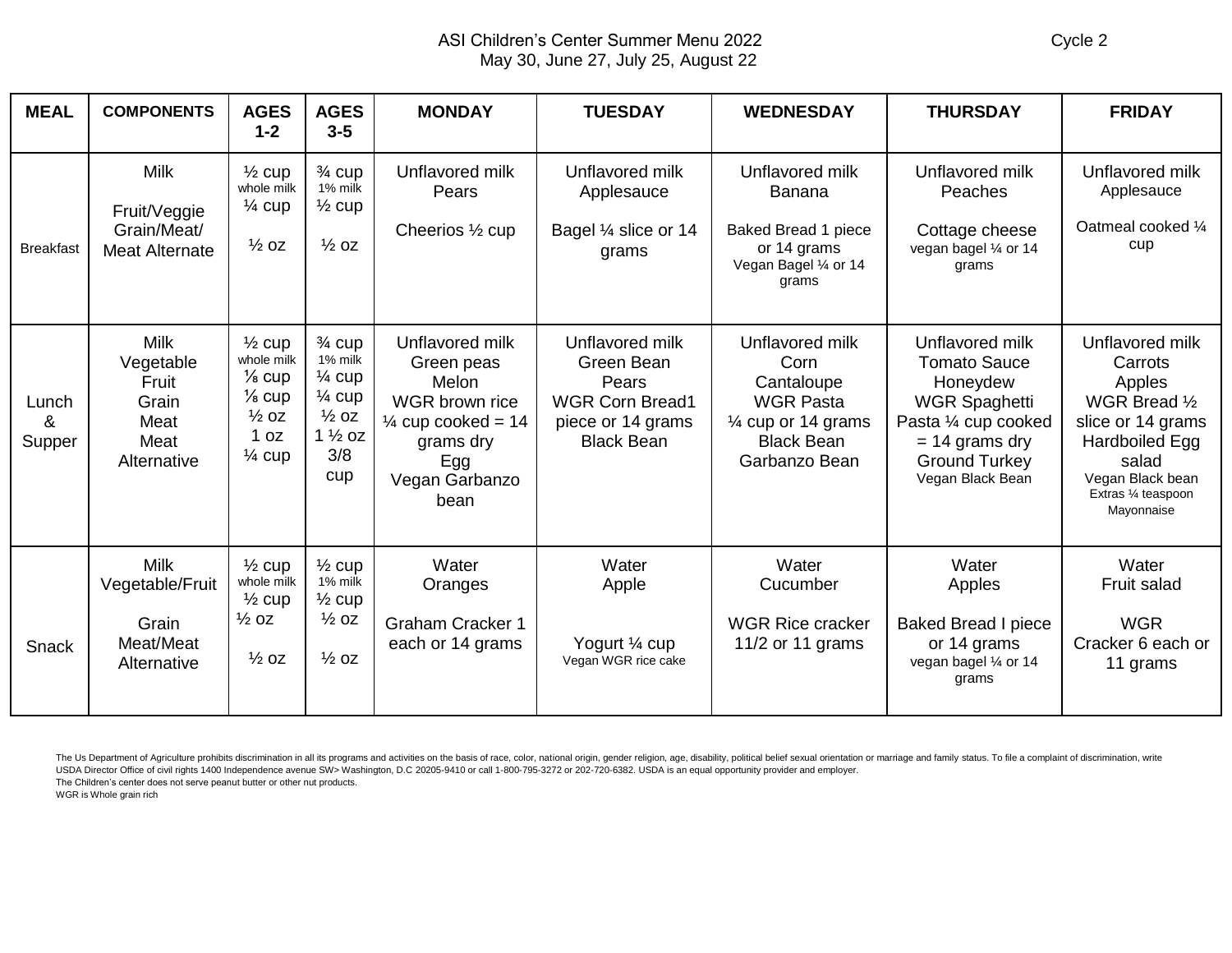## ASI Children's Center Summer Menu 2022 Cycle 3 June 6, July 4, August 1

| <b>MEAL</b>          | <b>COMPONENTS</b>                                                             | <b>AGES</b><br>$1 - 2$                                                                                                     | <b>AGES</b><br>$3 - 5$                                                                                                       | <b>MONDAY</b>                                                                                                                            | <b>TUESDAY</b>                                                                                                                  | <b>WEDNESDAY</b>                                                                                                                              | <b>THURSDAY</b>                                                                                                    | <b>FRIDAY</b>                                                                                                                |
|----------------------|-------------------------------------------------------------------------------|----------------------------------------------------------------------------------------------------------------------------|------------------------------------------------------------------------------------------------------------------------------|------------------------------------------------------------------------------------------------------------------------------------------|---------------------------------------------------------------------------------------------------------------------------------|-----------------------------------------------------------------------------------------------------------------------------------------------|--------------------------------------------------------------------------------------------------------------------|------------------------------------------------------------------------------------------------------------------------------|
| <b>Breakfast</b>     | <b>Milk</b><br>Fruit/Veggie<br>Grain/Meat/meat<br>alternate                   | $\frac{1}{2}$ cup<br>whole milk<br>$\frac{1}{4}$ cup<br>$\frac{1}{2}$ OZ                                                   | $\frac{3}{4}$ cup<br>1% milk<br>$\frac{1}{2}$ cup<br>$\frac{1}{2}$ OZ                                                        | Unflavored milk<br>Peaches<br>Cheerios 1/2 cup                                                                                           | Unflavored milk<br>Banana<br>French Toast 1/2 slice<br>bread or 14 grams<br>Vegan bagel 1/4 or 14<br>grams                      | Unflavored milk<br>Banana<br><b>Baked Bread 1 piece</b><br>or 14 grams<br>Vegan Bagel 1/4 or 14<br>grams                                      | Unflavored milk<br>Banana<br>Bagel 1/4 or 14 grams                                                                 | Unflavored milk<br>Applesauce<br>Oatmeal cooked 1/4<br>cup                                                                   |
| Lunch<br>&<br>Supper | <b>Milk</b><br>Vegetable<br>Fruit<br>Grain<br>Meat<br><b>Meat Alternative</b> | $\frac{1}{2}$ cup<br>whole milk<br>$\frac{1}{8}$ cup<br>$\frac{1}{8}$ cup<br>$\frac{1}{2}$ OZ<br>1 oz<br>$\frac{1}{4}$ cup | $\frac{3}{4}$ cup<br>1% milk<br>$\frac{1}{4}$ cup<br>$\frac{1}{4}$ cup<br>$\frac{1}{2}$ oz<br>$1\frac{1}{2}$ oz<br>$3/8$ cup | Unflavored milk<br>Cucumber<br>Honeydew<br>WGR Bread 1/2 slice<br>or 14 grams<br>Chicken<br>Vegan garbanzo bean<br>Dressing 1/4 teaspoon | Unflavored milk<br>Zucchini<br>Watermelon<br><b>WGR Corn Bread I</b><br>piece or 14 grams<br>Black, pinto, kidney<br>bean Chili | Unflavored milk<br>Corn<br>Cantaloupe<br>WGR Brown rice 1/4<br>cup cooked $= 14$<br>grams dry<br><b>Ground Turkey</b><br>Vegan Beans and rice | Unflavored milk<br><b>Broccoli</b><br>Pears<br>WGR Rotini Pasta 1/4<br>cup cooked = $14$ gams<br>dry<br>Pinto Bean | Unflavored milk<br>Cucumber<br>Apple<br>WGR Tortilla 1/6 or<br>14 grams<br><b>Turkey &amp; Cheese</b><br>Vegan Garbanzo bean |
| Snack                | Milk<br>Vegetable/Fruit<br>Grain<br>Meat/Meat<br>Alternative                  | $\frac{1}{2}$ cup<br>whole milk<br>$\frac{1}{2}$ cup<br>$\frac{1}{2}$ OZ<br>$\frac{1}{2}$ OZ                               | $\frac{1}{2}$ cup<br>1% milk<br>$\frac{1}{2}$ cup<br>$\frac{1}{2}$ OZ<br>$\frac{1}{2}$ OZ                                    | Water<br>WGR Cracker 6 or<br>11 grams<br>Garbanzo bean 1/8<br>cup                                                                        | Water<br>Pears<br>WGR Rice cake 11/2<br>or 11 grams                                                                             | Water<br>Raisin 1/4 cup<br>Trail mix (WRG cereal)<br>$\frac{1}{2}$ cup                                                                        | Water<br>Apple<br>Baked Bread 1 piece<br>or 14 grams<br>Vegan Bagel 1/4 or 14<br>grams                             | Water<br>Cantaloupe<br>Yogurt 1/4 cup<br>Vegan crackers 6 each<br>or 11 grams                                                |

The Us Department of Agriculture prohibits discrimination in all its programs and activities on the basis of race, color, national origin, gender religion, age, disability, political belief sexual orientation or marriage a USDA Director Office of civil rights 1400 Independence avenue SW> Washington, D.C 20205-9410 or call 1-800-795-3272 or 202-720-6382. USDA is an equal opportunity provider and employer.

The Children's center does not serve peanut butter or other nut products.